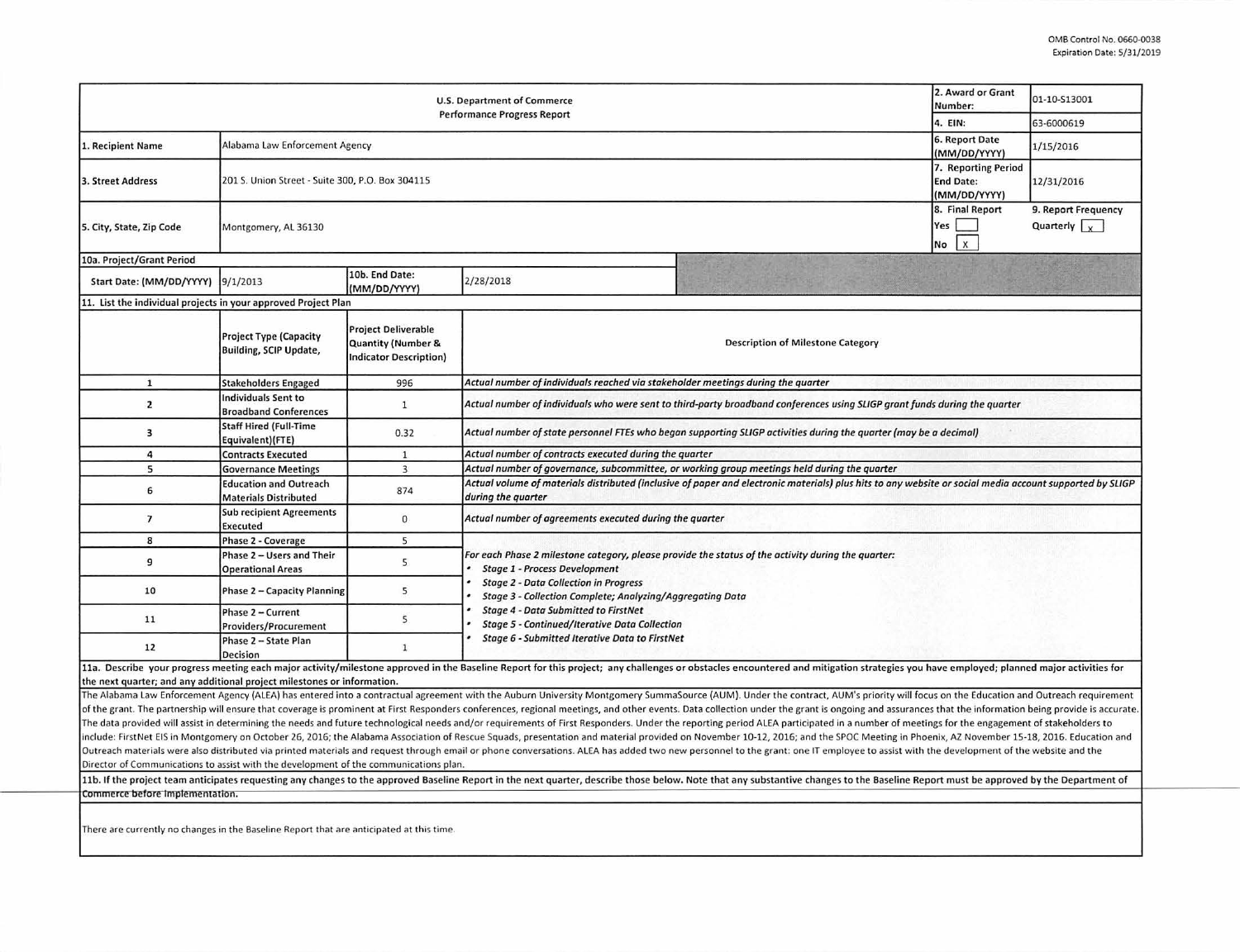11c, Provide any other information that would be useful to NTIA as it assesses this project's progress.

ALEA has engaged the Alabama First Responder Wireless Commission and the Alabama Justice Information Commission to gather information that can assist in ensuring First Responder Needs are met.

11d. Describe any success stories or best practices you have Identified. Please be as specific as possible.

The Alabama Law enforcement Agency has a dedicated Grants Administration division to ensure the submission of timely and accurate reporting required under the NTIA/SLIGP grant. With the changes, the personnel under the gra working diligently on progression of the project. The introduction of a new system with Microsoft 365 as a collaborating tool, currently in testing phase, will allow documentation access in real-time to participants involv

12. Personnel

12a. If the project is not fully staffed, describe how any lack of staffing may impact the project's time line and when the project will be fully staffed.

| 12b. Staffing Table - Please include all staff that have contributed time to the project. Please do not remove individuals from this table. |                                                  |                                                                                                                                                                                                                                                                                                                                                                 |                                                                                                                                                      |                                                                                                          |                                             |                   |                 |                                                |                                          |
|---------------------------------------------------------------------------------------------------------------------------------------------|--------------------------------------------------|-----------------------------------------------------------------------------------------------------------------------------------------------------------------------------------------------------------------------------------------------------------------------------------------------------------------------------------------------------------------|------------------------------------------------------------------------------------------------------------------------------------------------------|----------------------------------------------------------------------------------------------------------|---------------------------------------------|-------------------|-----------------|------------------------------------------------|------------------------------------------|
| <b>Job Title</b>                                                                                                                            | FTE%                                             |                                                                                                                                                                                                                                                                                                                                                                 |                                                                                                                                                      |                                                                                                          | <b>Project (s) Assigned</b>                 |                   |                 |                                                | <b>Change</b>                            |
| <b>FirstNET SPOC</b>                                                                                                                        | 25%                                              |                                                                                                                                                                                                                                                                                                                                                                 |                                                                                                                                                      | The Alabama SPOC serves as the state's Single Point of Contact between FirstNet and the State of Alabama |                                             |                   |                 |                                                |                                          |
| Program Manager                                                                                                                             | 25%                                              |                                                                                                                                                                                                                                                                                                                                                                 | Project Oversight and Management; Education and Outreach efforts; Budget updates; Reporting updates                                                  |                                                                                                          |                                             |                   |                 |                                                |                                          |
|                                                                                                                                             |                                                  |                                                                                                                                                                                                                                                                                                                                                                 | Assist in travel arrangements for team conference attendance; contact efforts with wireless commission; assist with meeting logistics and execution; |                                                                                                          |                                             |                   |                 |                                                | $-20%$                                   |
| <b>Project Support Assistant</b>                                                                                                            | 55%                                              |                                                                                                                                                                                                                                                                                                                                                                 | posting of information to websites and social media; research and other administrative projects as needed and/or required.                           |                                                                                                          |                                             |                   |                 |                                                |                                          |
| <b>ALEA Deputy Secretary</b>                                                                                                                | 10%                                              |                                                                                                                                                                                                                                                                                                                                                                 | Assist SPOC in decision making processes of RFP release; Quarterly meeting of Alabama First Responder Wireless Commission                            |                                                                                                          |                                             |                   |                 |                                                |                                          |
| ALEA Public Information Officer                                                                                                             | 5%                                               | project.                                                                                                                                                                                                                                                                                                                                                        | Send out media releases regarding FirstNet/SLIGP related topics; Attended ALEA CJIS User Conference as staff and answered basic questions regarding  |                                                                                                          |                                             |                   |                 |                                                |                                          |
| Project Manager - E & O                                                                                                                     | 0%                                               |                                                                                                                                                                                                                                                                                                                                                                 | <b>Education and Outreach Project Manager</b>                                                                                                        |                                                                                                          |                                             |                   |                 |                                                |                                          |
| <b>Iswic</b>                                                                                                                                |                                                  | <b>Project Oversight and Management</b>                                                                                                                                                                                                                                                                                                                         |                                                                                                                                                      |                                                                                                          |                                             |                   |                 |                                                |                                          |
| Attorney                                                                                                                                    | 0%                                               | Legal                                                                                                                                                                                                                                                                                                                                                           |                                                                                                                                                      |                                                                                                          |                                             |                   |                 |                                                | -5%                                      |
| lπ                                                                                                                                          | 22%                                              |                                                                                                                                                                                                                                                                                                                                                                 | Construction of website for FirstNET.                                                                                                                |                                                                                                          |                                             |                   |                 |                                                |                                          |
| <b>ALEA Director of</b><br>Communication                                                                                                    | 10%                                              | Assist in identifying communications issues with current communications systems as well as assist in the testing and research behind best practices,<br>communications systems as well as assist in the testing and research behind best practices, communication tools, data coverage needs and desires, current<br>and future communication trends and needs. |                                                                                                                                                      |                                                                                                          |                                             |                   |                 |                                                |                                          |
| [13. Subcontracts (Vendors and/or Sub recipients)                                                                                           |                                                  |                                                                                                                                                                                                                                                                                                                                                                 |                                                                                                                                                      |                                                                                                          |                                             |                   |                 |                                                |                                          |
| 13a. Subcontracts Table - Include all subcontractors. The totals from this table must equal the "Subcontracts Total" in Question 14f.       |                                                  |                                                                                                                                                                                                                                                                                                                                                                 |                                                                                                                                                      |                                                                                                          |                                             |                   |                 |                                                |                                          |
| <b>Name</b>                                                                                                                                 | <b>Subcontract Purpose</b>                       |                                                                                                                                                                                                                                                                                                                                                                 | <b>Type</b><br>(Vendor/Subject.)                                                                                                                     | RFP/RFQ Issued (Y/N)                                                                                     | <b>Contract</b><br><b>Executed</b><br>(Y/N) | <b>Start Date</b> | <b>End Date</b> | <b>Total Federal Funds</b><br><b>Allocated</b> | <b>Total Matching Funds</b><br>Allocated |
| Auburn University at<br>Montgomery                                                                                                          | <b>Education and Outreach Project Management</b> |                                                                                                                                                                                                                                                                                                                                                                 | l Contractor                                                                                                                                         |                                                                                                          | Y                                           | 11/1/2016         | 2/28/2018       | \$754,926.00                                   | \$0.00                                   |
| Televate                                                                                                                                    | <b>SLIGP Support and Data Collection</b>         |                                                                                                                                                                                                                                                                                                                                                                 | <b>I</b> Contractor                                                                                                                                  | ٧                                                                                                        | Y                                           | 10/1/2015         | 9/30/2017       | \$500,000.00                                   | \$0.00                                   |
| Curtis Nail                                                                                                                                 | Project Management - Governance and Planning     |                                                                                                                                                                                                                                                                                                                                                                 | <b>Contractor</b>                                                                                                                                    | v                                                                                                        | v                                           | 4/16/2014         | 9/8/2016        | \$152,432.00                                   | \$0.00                                   |
|                                                                                                                                             |                                                  |                                                                                                                                                                                                                                                                                                                                                                 |                                                                                                                                                      |                                                                                                          |                                             |                   |                 |                                                |                                          |
| 13b. Describe any challenges encountered with vendors and/or sub recipients.                                                                |                                                  |                                                                                                                                                                                                                                                                                                                                                                 |                                                                                                                                                      |                                                                                                          |                                             |                   |                 |                                                |                                          |
| No challenges have been encountered with vendors and/or sub recipients.                                                                     |                                                  |                                                                                                                                                                                                                                                                                                                                                                 |                                                                                                                                                      |                                                                                                          |                                             |                   |                 |                                                |                                          |